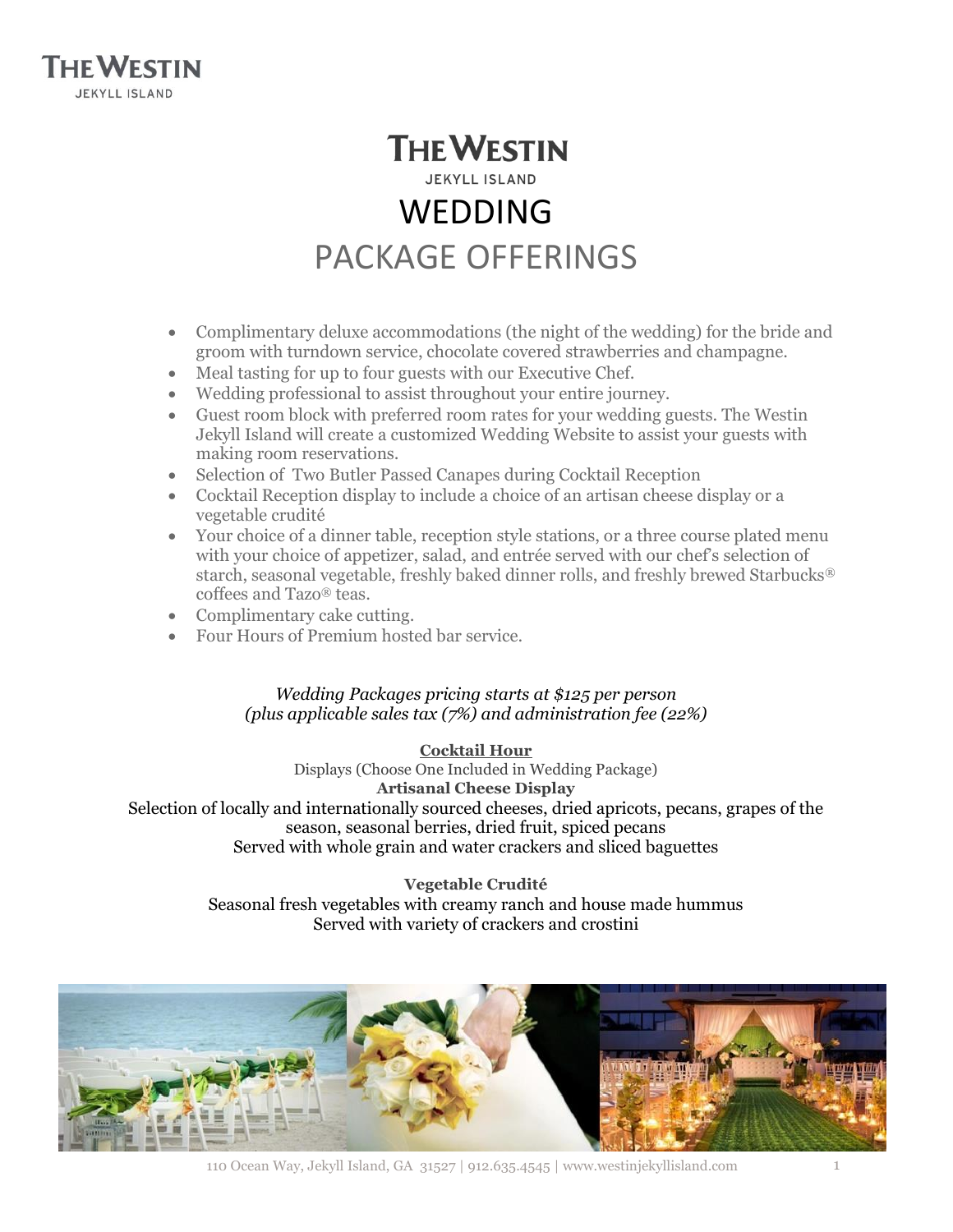

#### **Selection of Passed Canapes** Butler Passed (Choose Two Selections Included in Wedding Package) **Cold Selections**

Cherry Tomato with Herbed Goat Cheese and Chives

Asparagus Wrapped in Prosciutto

Belgian Endive with Gorgonzola, Toasted Pine Nuts and Basil

Chilled Mushroom with Boursin and Rosemary

Goat Cheese and Fig Crostini

Jumbo Shrimp, traditional cocktail sauce \$4

**Hot Selections**

Vegetable Spring Rolls with Sweet Chili Dipping Sauce

Classic Spanakopita Triangles

Mini Beef Wellingtons

Baked Brie Wrapped in Pastry with Raspberry

Stuffed Mushroom Florentine

Parmesan Crusted Artichoke Hearts

Petit Quiche Assortment

Mini Crab Cakes Saffron Aioli \$2

Peppered Bacon and Scallops Tossed in Pesto \$3

Artichoke Bottoms baked with Lobster Mac and Cheese \$2

Shrimp & Grit Shooters \$4

## **Cocktail Hour Enhancements European Antipasto**

Collection of cappicola, genoa salami, mortadella and prosciutto, fresh mozzarella, smoked provolone and gorgonzola cheeses, assorted marinated and grilled vegetables, mushrooms, olives, sundried tomatoes and artichoke hearts, crusty country bread, crackers, crostini \$13 per person



110 Ocean Way, Jekyll Island, GA 31527 | 912.635.4545 | www.westinjekyllisland.com 2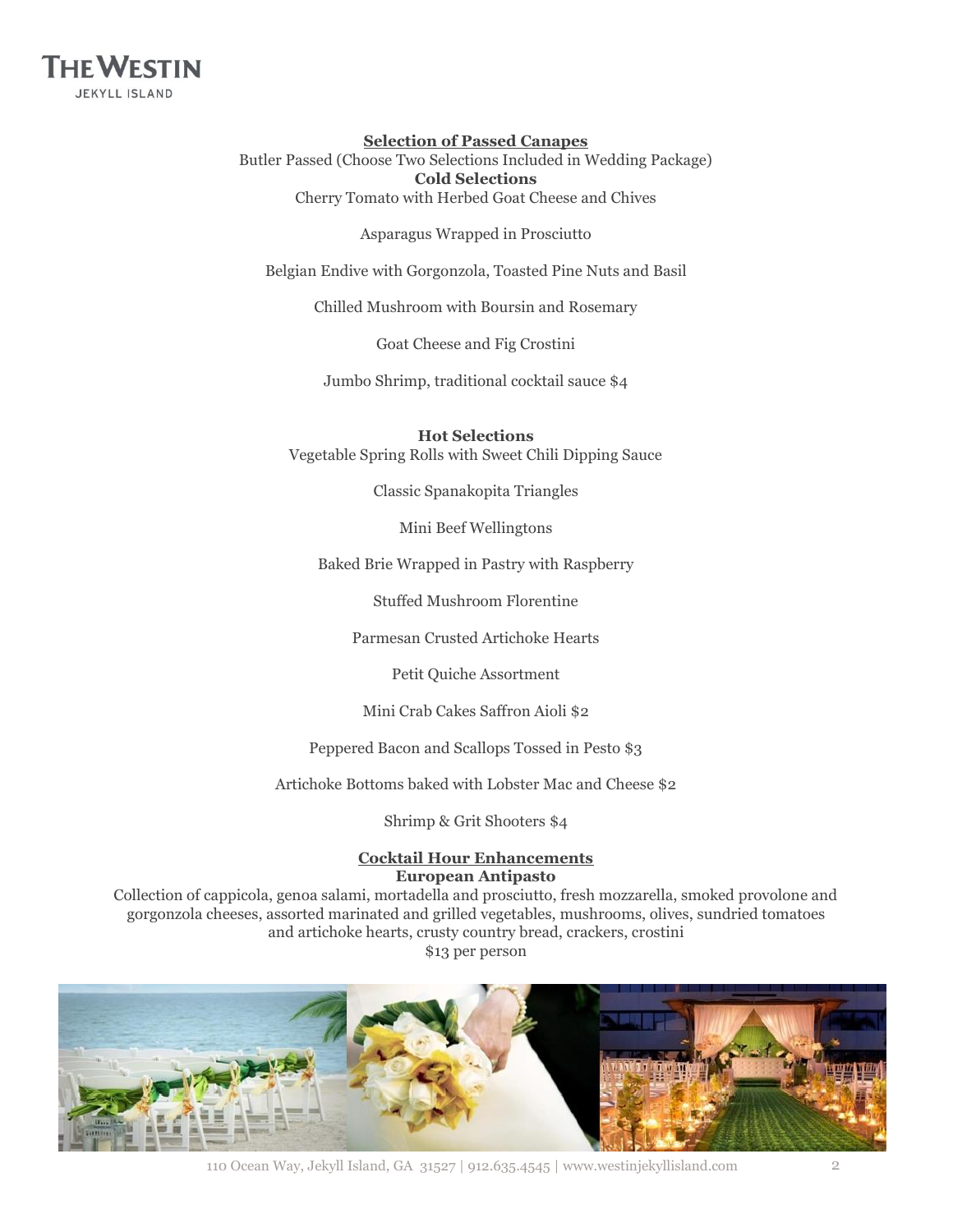

## **Plated Meal Option**

**First Course** (Choose One Included in Wedding Package)

**Shrimp Cocktail** Served in a martini glass with a corn tortilla spear

> **Spicy Soba Noodles** Tahini dressing

**Jumbo Lump Blue Crab Cake** Spicy remoulade sweet potato chips

**Stuffed Portobello Mushroom** Spinach and goat cheese

**Second Course** (Choose One Included in Wedding Package)

**Caesar Salad** Focaccia croutons, white anchovy fillets, shaved grana

**Southern Salad**

Butter lettuce, radicchio, Belgium endive, crumbled goat cheese, sweet pecans, orange supremes, citrus vinaigrette

> **Caprese Salad** Tomatoes, mozzarella, basil, chive oil and Sonoma saba

**Spinach Salad** Crumbled bacon, red onions, tomatoes, point reyes cheese, warm bacon vinaigrette

**Tuna Nicoise**+ Yellow fin tuna tataki, soft cooked organic egg, potato, green beans, tomato caper vinaigrette

**Scallop Salad+** Seared diver scallops, spicy tomato jam, pancetta, roasted cauliflower puree, sweet pea pesto

## **+gluten free selections**



110 Ocean Way, Jekyll Island, GA 31527 | 912.635.4545 | www.westinjekyllisland.com 3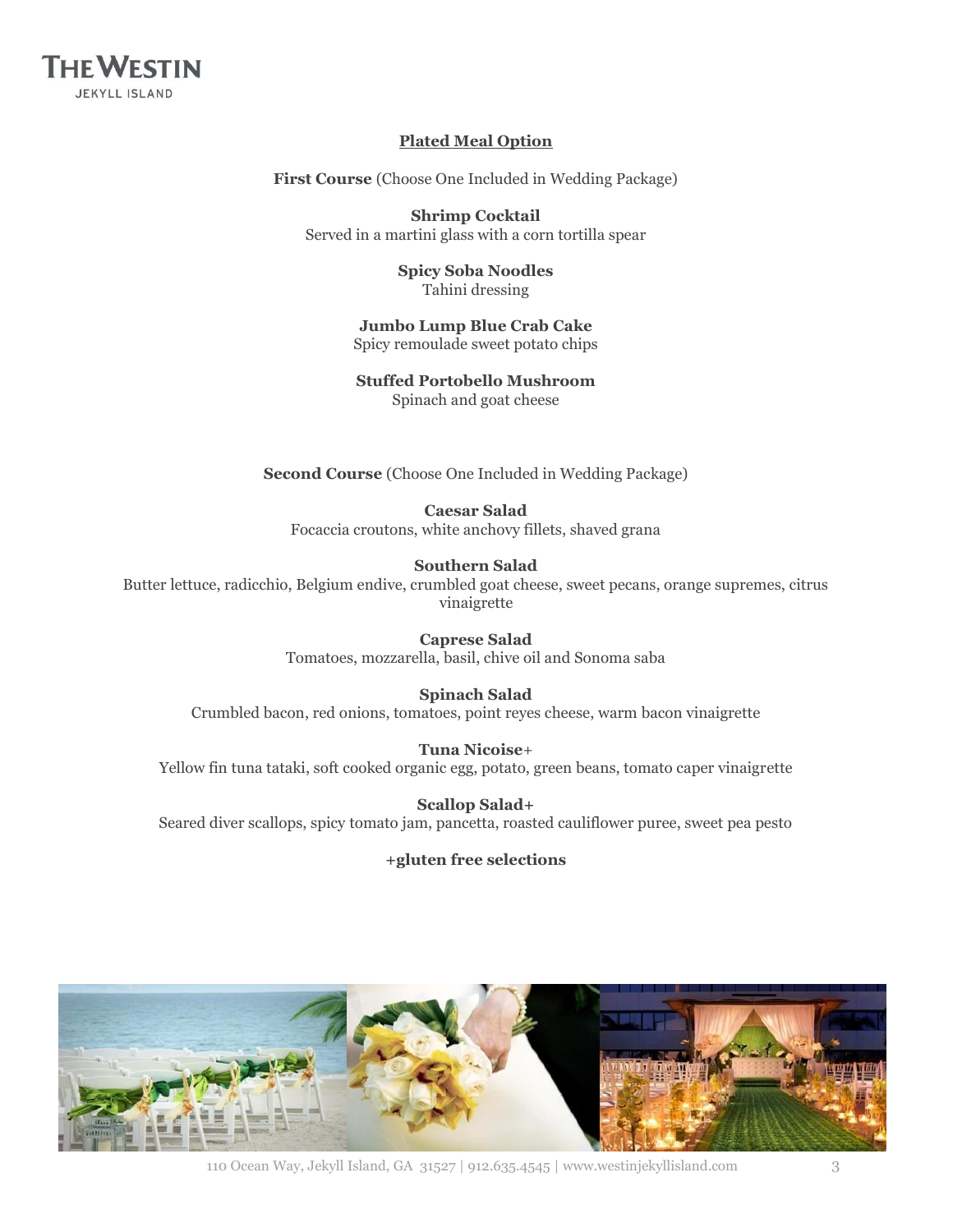

#### **Plated Entrée Selections**

(Maximum of two options, place cards are to be provided noting guests selections)

**Breast of Free Range Chicken Semi Boneless Seared Breast** Sautéed Herbed Gnocchi, Baby Vegetables, Lemon Poultry Jus, Grilled Scallions

**Seared Filet of Salmon Lemon Beurre Blanc**

Cilantro Rice, Green and White Asparagus, Lemon Wedge

## **Fresh Grouper**

Lemon Caper Sauce, Roasted Cauliflower, Potato Puree, Green and White Asparagus

## **Braised Beef Short Ribs**

Wild Mushroom Risotto, Baby Vegetables of the Season, Roasted Red Pepper, Grilled Green Onion

**Flat Iron Steak** Bleu Cheese Mashed Potatoes, Creamed Spinach, Grilled Scallion, Truffle Red Wine Sauce

## **Pork Chop Cider and Herb Brined**

Melted Cabbage and Fennel, Roasted Granny Smith Apples and Potatoes, Broccolini, Bacon Jus

## **Vegetarian Cavatappi**

Mushroom Stroganoff Strauss's Crème Fraiche, Truffle, Sweet Onion, Wild Mushrooms

## **Eggplant Parmesan**

Spicy Marinara, Grated Parmesan, Fine Herbs Angel Hair Pasta

## **Rack of Lamb**

Herbed Crusted, Peeled Asparagus, Red Wine Lamb Jus, Crisp Morel Risotto

\$10

## **Filet Mignon of Beef**

Mashed Artisan Cheddar Potatoes, Roasted Herbed Mushrooms, Red Wine Demi, Buttered Asparagus \$10

# **Plated Dinner Enhancements:**

Intermezzo Strawberry balsamic, raspberry, pure lemon or lime sorbetto \$4

**Items marked with a dollar amount indicate a specific increase that will be added to the overall starting package price for those items selected**

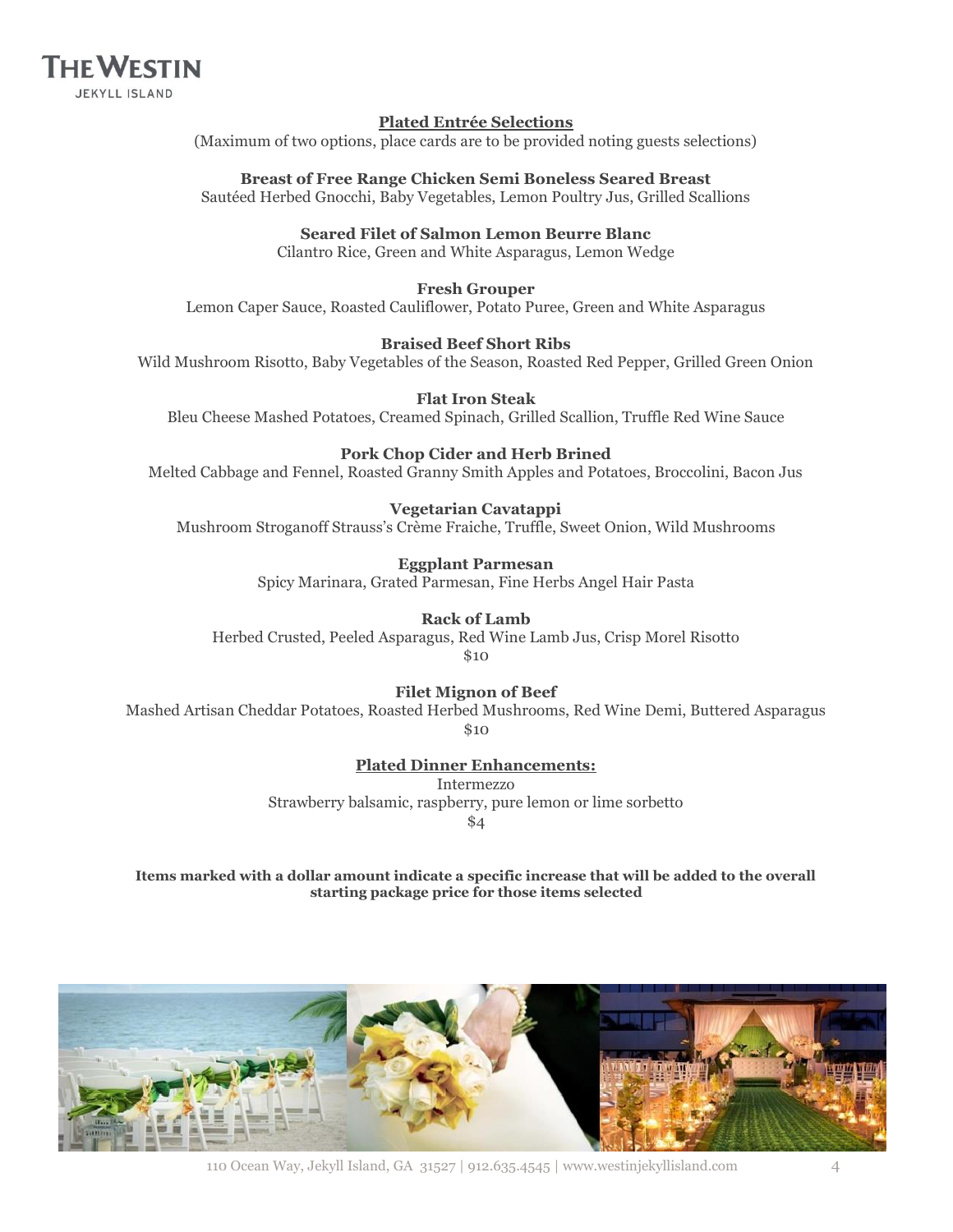

#### **Reception Station Options:**

(Salad Station Included in Wedding Package)

Create your own gourmet salad mixed lettuce blend, baby spinach, tomatoes, cucumbers, broccoli, garbanzo beans, marinated mushrooms, cheddar cheese, goat cheese, blue cheese, candied pecans, ranch, honey-dijon and champagne vinaigrette

#### **Choose 2 of the below options:**

#### **Mashed Potato Cocktail Bar\***

Yukon gold and sweet potato mash served in a martini style glass and topped with choice of: chicken, shrimp, roasted corn, artichokes, maple glazed bacon bits, sour cream, whipped butter, cheddar cheese, candied pecans, brown sugar, maple syrup

#### **Pasta Station\***

Pasta: Tri color tortellini and penne Sauces: Zesty tomato basil, pesto, alfredo Toppings: Grilled chicken, shrimp, wild mushrooms, broccoli florets, caramelized onions, garlic, roasted peppers, baby peas, reggiano parmesan, crushed chili, cracked black pepper, focaccia breadsticks

#### **South of the Border Station\***

Grilled beef and chicken fajita, sautéed Vidalia onions, sautéed red and green bell peppers, pico de gallo, sour cream, guacamole, lettuce, warm flour and corn tortillas, cheddar cheese, pickled jalapeno, chopped cilantro, diced Vidalia onions, cilantro rice and refried beans

#### **Shrimp and Grits Station\***

Cheese grits, topped with your choice of Georgia shrimp, andouille sausage, Vidalia onions, red bell pepper, green bell pepper, butter sauce

#### **Stir Fry Station\***

Pork, chicken, shrimp, beef, egg noodles, rice noodles, long grain rice, scallions, onions, garlic, bamboo shoots, baby corn, red bell pepper, green bell pepper, broccoli, water chestnuts, shitake mushrooms, Szechuan sauce

#### **Items marked with a dollar amount indicate a specific increase that will be added to the overall starting package price for those items selected**

**Carver Boards** Choose 1 of the below options (Included in Wedding Package)

## **BBQ Beef Brisket\***

Coca cola BBQ sauce, bread & butter pickles, pickled red onion, baked beans, potato salad and Texas toast

#### **Slow Oven Roasted Turkey Breast\***

Cranberry relish, house made gravy, southern style biscuit



110 Ocean Way, Jekyll Island, GA 31527 | 912.635.4545 | www.westinjekyllisland.com 5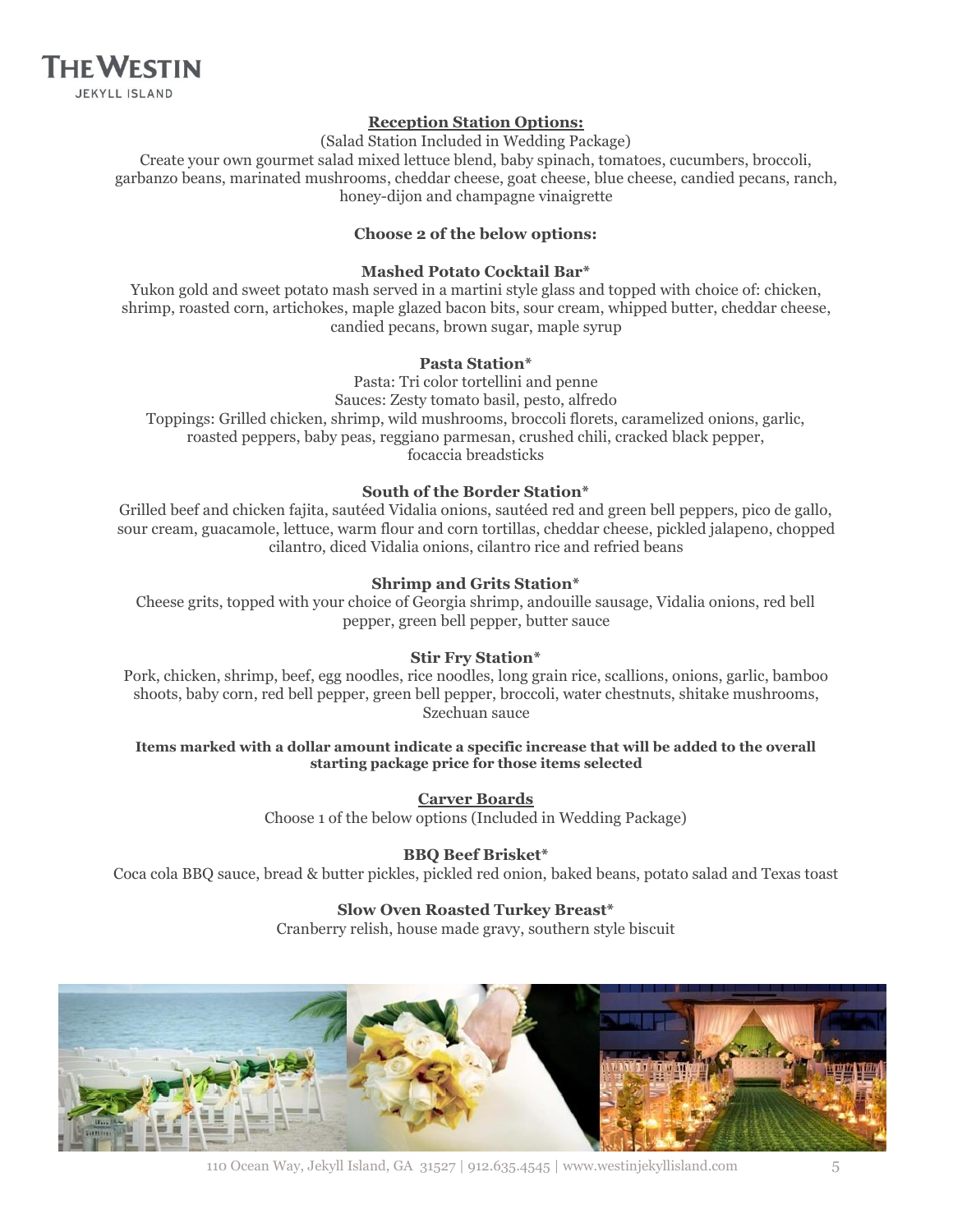**THE WESTIN JEKYLL ISLAND** 

#### **Maple Bourbon Glazed Ham\***

Maple and bourbon basted ham served with a trio of mustards, honey Dijon, whole grain and maple horseradish, assorted petit artisan rolls and butter

#### **Carver Board Enhancements Whole Herbed Beef Tenderloin\***

Red wine demi glaze served with petite rolls \$10

#### **Roast Prime Rib\***

Carved prime rib of beef, natural au jus, trio of sauces, creamy horseradish, whole grain mustard and rosemary aioli. Assorted petit artisan rolls and butter \$9

#### **\*Culinary attendant \$150 (per 75 ppl, per station)**

#### **Wedding Dinner Buffet Table Options**

**(Option A)** House made Georgia Biscuits with Butter Georgia Baby Field Greens served with champagne vinaigrette dressing Pasta salad with feta, tomatoes, tri colored peppers, black olives, and onions Chicken Marsala, roasted mushrooms Seared filet of Halibut, truffle poultry jus Medallions of New York Strip Loin of Beef, natural jus, French herbs Roasted Seasonal Vegetables Herb Roasted Fingerling Potatoes

#### **(Option B)**

Artisan Rolls and Butter Georgia Baby Field Greens, assorted seasonal accompaniments, house dressing Roma tomato, cucumber and red onion with sweet basil vinaigrette Chicken stuffed with artichoke & goat cheese Pork Chops, cherry balsamic sauce Marinated Flank Steak Grilled Organic Vegetables, balsamic vinaigrette & skyhawk lemon olive oil Savannah Rice

#### **(Option C)**

Artisan Rolls and Butter Baby Field Greens, cucumbers, market fresh tomatoes, with two dressings Roma tomato, cucumber and red onion with sweet basil vinaigrette Rosemary Grilled Chicken Breast, roasted garlic, lemon essence Grilled Sirloin Medallions with cracked pepper, mushrooms demi, brandy and cream Atlantic Salmon filet, sundried tomato, artichoke and spinach Roasted Seasonal Vegetables Herb Roasted Potatoes



<sup>110</sup> Ocean Way, Jekyll Island, GA 31527 | 912.635.4545 | www.westinjekyllisland.com 6